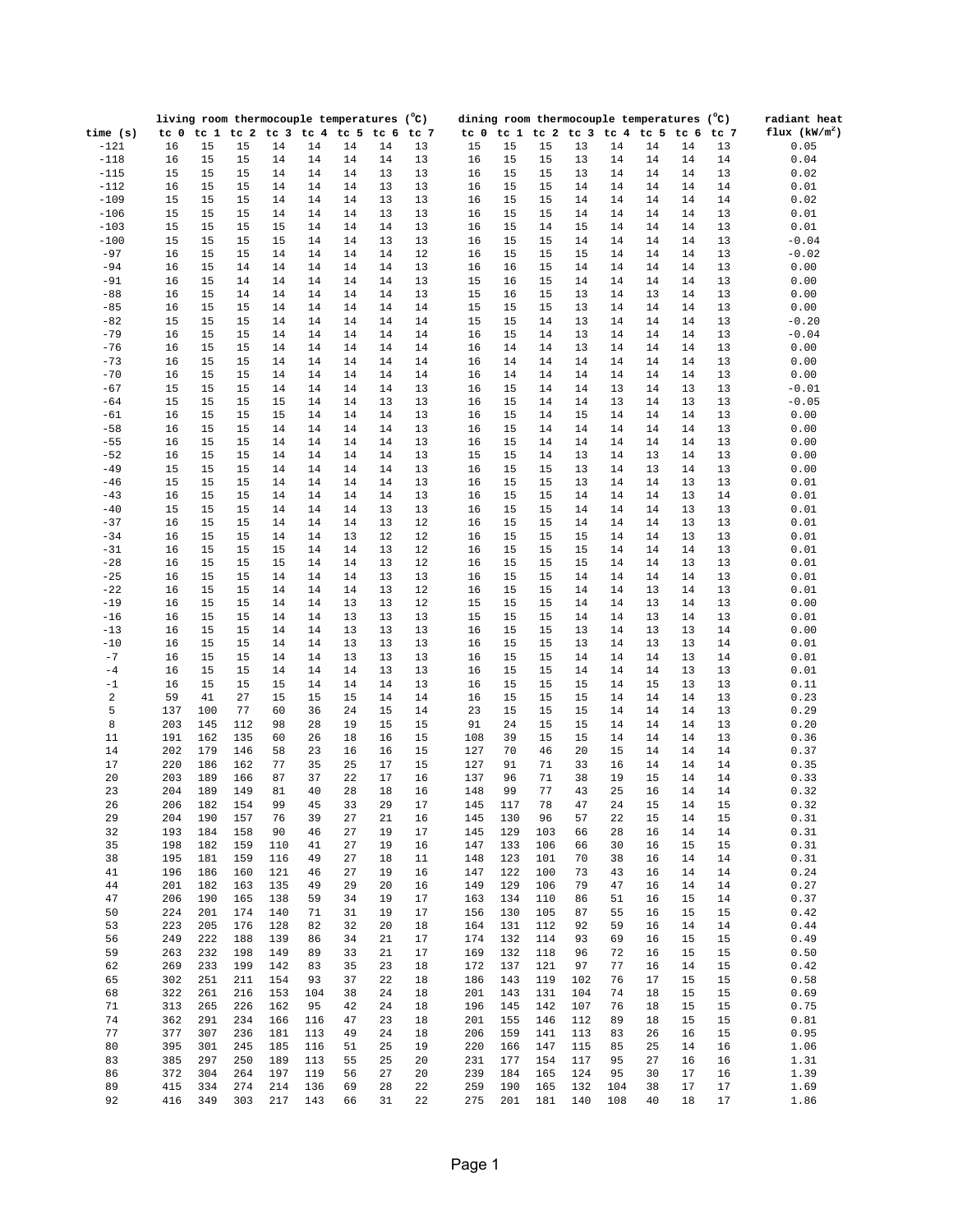|            |                 |                 |            | living room thermocouple temperatures (°C) |            |               |            |          |            |            |            |            |            | dining room thermocouple temperatures (°C) |                 |          | radiant heat    |
|------------|-----------------|-----------------|------------|--------------------------------------------|------------|---------------|------------|----------|------------|------------|------------|------------|------------|--------------------------------------------|-----------------|----------|-----------------|
| time $(s)$ | tc <sub>0</sub> | tc <sub>1</sub> |            | tc <sub>2</sub> tc <sub>3</sub>            |            | $tc$ 4 $tc$ 5 | tc 6       | tc 7     | tc 0       | tc 1       |            |            |            | tc 2 tc 3 tc 4 tc 5                        | tc <sub>6</sub> | tc 7     | flux $(kW/m^2)$ |
| 95         | 421             | 352             | 302        | 228                                        | 165        | 71            | 34         | 24       | 312        | 221        | 190        | 154        | 121        | 46                                         | 19              | 18       | 2.03            |
| 98         | 449             | 373             | 315        | 249                                        | 176        | 81            | 34         | 24       | 310        | 241        | 206        | 163        | 122        | 63                                         | 19              | 20       | 2.28            |
| 101        | 498             | 390             | 338        | 273                                        | 197        | 102           | 34         | 25       | 349        | 268        | 228        | 167        | 129        | 62                                         | 20              | 21       | 2.59            |
| 104        | 502             | 457             | 372        | 306                                        | 214        | 100           | 38         | 27       | 396        | 279        | 235        | 176        | 138        | 73                                         | 21              | 22       | 3.09            |
| 107        | 523             | 504             | 390        | 338                                        | 225        | 133           | 43         | 30       | 453        | 297        | 242        | 191        | 149        | 83                                         | 22              | 22       | 3.55            |
| 110        | 557             | 553             | 434        | 360                                        | 258        | 153           | 57         | 32       | 494        | 331        | 258        | 212        | 160        | 94                                         | 24              | 23       | 4.50            |
| 113        | 550             | 633             | 516        | 410                                        | 267        | 200           | 66         | 35       | 556        | 357        | 274        | 231        | 174        | 110                                        | 27              | 25       | 5.65            |
| 116        | 586             | 674             | 544        | 446                                        | 316        | 211           | 74         | 41       | 633        | 428        | 338        | 260        | 197        | 129                                        | 34              | 26       | 7.03            |
| 119        | 626             | 685             | 559        | 451                                        | 367        | 254           | 95         | 46       | 667        | 499        | 383        | 321        | 227        | 157                                        | 47              | 27       | 7.83            |
| 122        | 639             | 720             | 594        | 513                                        | 426        | 336           | 158        | 53       | 651        | 582        | 439        | 346        | 252        | 176                                        | 61              | 30       | 8.90            |
| 125        | 666             | 697             | 624        | 538                                        | 446        | 357           | 179        | 54       | 599        | 571        | 504        | 376        | 277        | 184                                        | 62              | 33       | 8.63            |
| 128        | 681             | 725             | 710        | 532                                        | 449        | 372           | 187        | 78       | 615        | 583        | 475        | 371        | 288        | 172                                        | 57              | 34       | 8.81            |
| 131        | 686             | 704             | 672        | 563                                        | 491        | 392           | 225        | 73       | 649        | 586        | 523        | 400        | 331        | 201                                        | 50              | 33       | 9.77            |
| 134        | 682             | 702             | 707        | 611                                        | 512        | 424           | 316        | 98       | 581        | 586        | 494        | 391        | 326        | 230                                        | 60              | 33       | 9.34            |
| 137        | 689             | 714             | 715        | 615                                        | 521        | 434           | 318        | 84       | 540        | 537        | 545        | 454        | 350        | 207                                        | 42              | 34       | 9.38            |
| 140        | 683             | 703             | 738        | 681                                        | 523        | 438           | 199        | 79       | 533        | 569        | 543        | 407        | 302        | 194                                        | 41              | 34       | 8.59            |
| 143        | 658             | 668             | 664        | 621                                        | 540        | 429           | 213        | 85       | 506        | 525        | 501        | 369        | 307        | 187                                        | 35              | 35       | 8.32            |
| 146        | 641             | 651             | 658        | 601                                        | 507        | 391           | 208        | 76       | 531        | 521        | 460        | 371        | 306        | 189                                        | 37              | 34       | 8.33            |
| 149        | 657             | 668             | 706        | 630                                        | 535        | 403           | 160        | 65       | 533        | 547        | 493        | 398        | 297        | 200                                        | 40              | 34       | 8.14            |
| 152        | 653             | 666             | 694        | 636                                        | 550        | 431           | 208        | 70       | 528        | 498        | 508        | 386        | 316        | 208                                        | 43              | 36       | 8.34            |
| 155        | 643             | 654             | 665        | 614                                        | 541        | 403           | 209        | 79       | 525        | 513        | 446        | 373        | 294        | 183                                        | 37              | 32       | 8.75            |
| 158        | 638             | 653             | 671        | 633                                        | 590        | 428           | 240        | 84       | 511        | 509        | 456        | 360        | 294        | 213                                        | 40              | 33       | 9.02            |
| 161        | 626             | 643             | 638        | 600<br>548                                 | 497<br>492 | 418           | 240<br>243 | 75<br>72 | 517        | 517        | 483        | 367        | 292<br>302 | 210                                        | 42<br>42        | 36       | 8.97            |
| 164<br>167 | 614             | 625             | 620<br>644 |                                            | 561        | 422           | 230        | 78       | 518<br>496 | 497        | 458        | 361<br>384 | 310        | 199                                        | 39              | 36<br>35 | 8.84            |
| 170        | 616<br>613      | 633<br>636      | 626        | 596<br>591                                 | 525        | 444<br>395    | 211        | 83       | 520        | 511<br>543 | 464<br>485 | 371        | 309        | 212<br>203                                 | 37              | 34       | 8.85<br>9.00    |
| 173        | 615             | 641             | 655        | 620                                        | 522        | 434           | 280        | 83       | 511        | 511        | 502        | 426        | 297        | 224                                        | 45              | 37       | 8.97            |
| 176        | 602             | 631             | 623        | 568                                        | 493        | 426           | 219        | 80       | 496        | 492        | 520        | 383        | 294        | 207                                        | 45              | 40       | 8.81            |
| 179        | 605             | 641             | 633        | 578                                        | 511        | 444           | 206        | 82       | 500        | 510        | 532        | 440        | 300        | 215                                        | 42              | 38       | 8.98            |
| 182        | 600             | 642             | 629        | 560                                        | 498        | 395           | 165        | 85       | 497        | 495        | 457        | 386        | 307        | 225                                        | 45              | 41       | 9.06            |
| 185        | 594             | 630             | 577        | 535                                        | 524        | 520           | 224        | 91       | 524        | 522        | 494        | 403        | 302        | 211                                        | 47              | 40       | 9.15            |
| 188        | 593             | 629             | 618        | 597                                        | 542        | 539           | 314        | 91       | 531        | 529        | 548        | 430        | 327        | 260                                        | 53              | 39       | 9.75            |
| 191        | 584             | 599             | 583        | 561                                        | 538        | 458           | 247        | 86       | 496        | 475        | 495        | 430        | 332        | 227                                        | 52              | 41       | 8.13            |
| 194        | 576             | 605             | 581        | 552                                        | 499        | 412           | 222        | 84       | 518        | 502        | 466        | 362        | 303        | 227                                        | 44              | 38       | 7.34            |
| 197        | 567             | 594             | 592        | 545                                        | 511        | 431           | 220        | 89       | 481        | 449        | 432        | 380        | 307        | 229                                        | 39              | 39       | 6.74            |
| 200        | 561             | 594             | 566        | 503                                        | 482        | 392           | 168        | 89       | 474        | 457        | 414        | 377        | 312        | 182                                        | 40              | 39       | 6.63            |
| 203        | 551             | 580             | 574        | 514                                        | 492        | 370           | 157        | 74       | 454        | 455        | 471        | 387        | 302        | 157                                        | 41              | 38       | 6.38            |
| 206        | 552             | 583             | 563        | 528                                        | 506        | 486           | 174        | 71       | 469        | 482        | 469        | 365        | 273        | 169                                        | 44              | 38       | 6.59            |
| 209        | 560             | 590             | 592        | 548                                        | 530        | 425           | 157        | 67       | 458        | 458        | 404        | 325        | 264        | 137                                        | 43              | 39       | 5.97            |
| 212        | 557             | 582             | 561        | 504                                        | 476        | 328           | 165        | 85       | 478        | 455        | 386        | 324        | 269        | 94                                         | 39              | 36       | 6.09            |
| 215        | 572             | 594             | 582        | 565                                        | 481        | 387           | 142        | 72       | 455        | 433        | 393        | 325        | 262        | 94                                         | 37              | 38       | 6.13            |
| 218        | 573             | 608             | 614        | 560                                        | 499        | 371           | 161        | 72       | 450        | 451        | 401        | 319        | 259        | 79                                         | 36              | 37       | 5.96            |
| 221        | 588             | 625             | 639        | 617                                        | 540        | 419           | 177        | 74       | 487        | 471        | 456        | 346        | 277        | 89                                         | 36              | 37       | 6.45            |
| 224        | 587             | 596             | 575        | 523                                        | 507        | 449           | 219        | 69       | 490        | 434        | 409        | 332        | 275        | 121                                        | 38              | 40       | 6.10            |
| 227        | 593             | 615             | 601        | 583                                        | 554        | 421           | 183        | 84       | 499        | 451        | 395        | 324        | 267        | 94                                         | 37              | 39       | 6.20            |
| 230        | 593             | 609             | 601        | 578                                        | 542        | 447           | 179        | 86       | 472        | 465        | 414        | 333        | 266        | 123                                        | 37              | 40       | 5.93            |
| 233        | 590             | 604             | 589        | 575                                        | 542        | 475           | 248        | 85       | 509        | 469        | 440        | 349        | 274        | 126                                        | 39              | 41       | 6.38            |
| 236        | 603             | 618             | 616        | 599                                        | 548        | 490           | 258        | 93       | 504        | 491        | 456        | 364        | 283        | 132                                        | 38              | 37       | 6.31            |
| 239        | 600             | 625             | 620        | 575                                        | 496        | 414           | 212        | 89       | 513        | 481        | 414        | 352        | 295        | 141                                        | 40              | 37       | 5.09            |
| 242        | 591             | 607             | 595        | 570                                        | 541        | 412           | 222        | 88       | 511        | 474        | 407        | 351        | 308        | 116                                        | 39              | 36       | 4.95            |
| 245        | 584             | 589             | 562        | 527                                        | 520        | 435           | 187        | 82       | 540        | 496        | 437        | 356        | 295        | 126                                        | 38              | 36       | 5.20            |
| 248        | 589             | 597             | 591        | 540                                        | 494        | 429           | 197        | 87       | 506        | 474        | 438        | 369        | 291        | 168                                        | 42              | 39       | 5.00            |
| 251        | 592             | 600             | 586        | 555                                        | 527        | 482           | 221        | 91       | 551        | 517        | 444        | 362        | 293        | 178                                        | 45              | 42       | 5.39            |
| 254        | 587             | 605             | 582        | 541                                        | 534        | 418           | 203        | 101      | 536        | 526        | 440        | 353        | 303        | 156                                        | 45              | 41       | 5.49            |
| 257        | 599             | 615             | 620        | 590                                        | 533        | 436           | 282        | 105      | 548        | 539        | 481        | 366        | 296        | 171                                        | 46              | 43       | 5.56            |
| 260        | 586             | 589             | 579        | 552                                        | 534        | 448           | 229        | 109      | 523        | 508        | 455        | 358        | 298        | 135                                        | 45              | 41       | 5.65            |
| 263        | 596             | 608             | 604        | 557                                        | 514        | 441           | 240        | 104      | 530        | 524        | 473        | 372        | 323        | 103                                        | 45              | 42       | 5.68            |
| 266        | 596             | 605             | 605        | 572                                        | 516        | 468           | 243        | 109      | 534        | 508        | 452        | 377        | 319        | 181                                        | 46              | 42       | 5.70            |
| 269        | 593             | 605             | 589        | 552                                        | 514        | 397           | 216        | 108      | 539        | 502        | 448        | 378        | 309        | 174                                        | 45              | 45       | 6.00            |
| 272        | 592             | 601             | 594        | 559                                        | 547        | 442           | 228        | 115      | 499        | 501        | 453        | 374        | 318        | 154                                        | 47              | 45       | 6.05            |
| 275        | 582             | 584             | 571        | 515                                        | 466        | 436           | 234        | 114      | 544        | 510        | 458        | 388        | 318        | 145                                        | 47              | 46       | 5.76            |
| 278        | 578             | 586             | 565        | 519                                        | 504        | 412           | 222        | 111      | 521        | 484        | 437        | 377        | 328        | 102                                        | 49              | 46       | 5.85            |
| 281        | 582             | 588             | 576        | 547                                        | 524        | 421           | 235        | 112      | 528        | 495        | 426        | 388        | 320        | 118                                        | 46              | 47       | 5.87            |
| 284        | 592             | 600             | 603        | 592                                        | 511        | 442           | 196        | 111      | 531        | 525        | 452        | 376        | 331        | 119                                        | 48              | 50       | 5.63            |
| 287        | 594             | 601             | 595        | 561                                        | 523        | 403           | 206        | 100      | 511        | 494        | 439        | 391        | 332        | 129                                        | 47              | 46       | 5.59            |
| 290        | 590             | 594             | 588        | 558                                        | 491        | 412           | 271        | 103      | 511        | 502        | 452        | 390        | 345        | 123                                        | 47              | 44       | 5.46            |
| 293        | 586             | 597             | 580        | 555                                        | 508        | 411           | 235        | 107      | 515        | 496        | 446        | 376        | 318        | 122                                        | 40              | 43       | 5.57            |
| 296        | 595             | 605             | 598        | 560                                        | 511        | 417           | 239        | 119      | 506        | 499        | 458        | 376        | 324        | 126                                        | 38              | 42       | 5.45            |
| 299        | 586             | 596             | 572        | 542                                        | 503        | 408           | 255        | 109      | 507        | 492        | 442        | 376        | 307        | 136                                        | 43              | 42       | 5.33            |
| 302        | 588             | 594             | 587        | 558                                        | 499        | 439           | 254        | 106      | 512        | 491        | 440        | 389        | 323        | 129                                        | 44              | 42       | 5.37            |
| 305        | 586             | 597             | 578        | 529                                        | 489        | 428           | 246        | 113      | 505        | 484        | 450        | 405        | 326        | 116                                        | 40              | 42       | 5.50            |
| 308        | 589             | 597             | 582        | 549                                        | 506        | 415           | 251        | 119      | 507        | 501        | 453        | 395        | 330        | 135                                        | 40              | 42       | 5.69            |